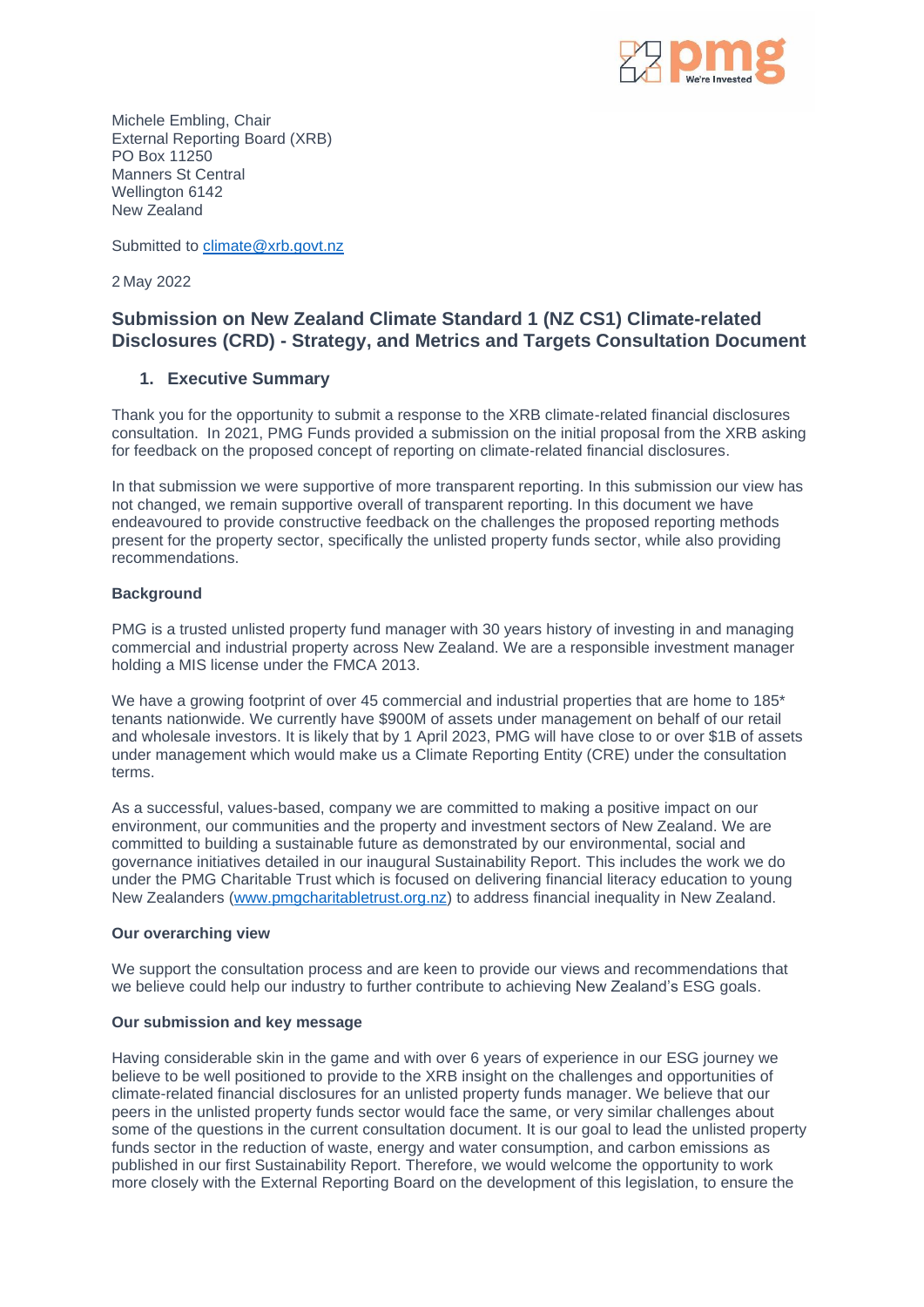

standards can be realistically met and ensure primary users receive the most accurate and comparable information as possible. We would be happy to meet with the XRB after this submission to expand on our take on it and/or further work together towards making achievable the objectives of the CRD.

Overall, there are three areas of concern we believe will be challenging to implement in New Zealand by 2025 as per current requirements in the consultation:

- **Reporting scope 3 (value chain emissions) in full**
	- $\circ$  the XRB consultation implies reporting 100% of the scope 3 (full value chain), while the IFRS accepts for a flexible approach and allows the reporting entity to define which scope 3 emissions have been included in, or excluded from those reported
- **Requirement to obtain reasonable assurance for each one of our funds by 2025**
	- $\circ$  with no current industry standard and measurement methodology in place we fear assurance costs will virtually double while adding very little in terms of comparability for the primary user (existing and potential investors, lenders, and other creditors)
- **Timeframe and deliverables overall**
	- o while New Zealand is aiming for carbon neutrality by 2050, reporting by 2025 at the level of detail required by the XRB feels overwhelming even with our experience. Main difficulties being the lack of industry standards and that upgrading all existing buildings across the industry by 2025 to meet CRD requirements is just unachievable

Our response includes a *recommendations* section where we provide our view regarding solutions to the above areas of concern while referring to the relevant XRB consultation question(s).

Sincerely, **Felix Andrade** Regulatory Affairs Manager of PMG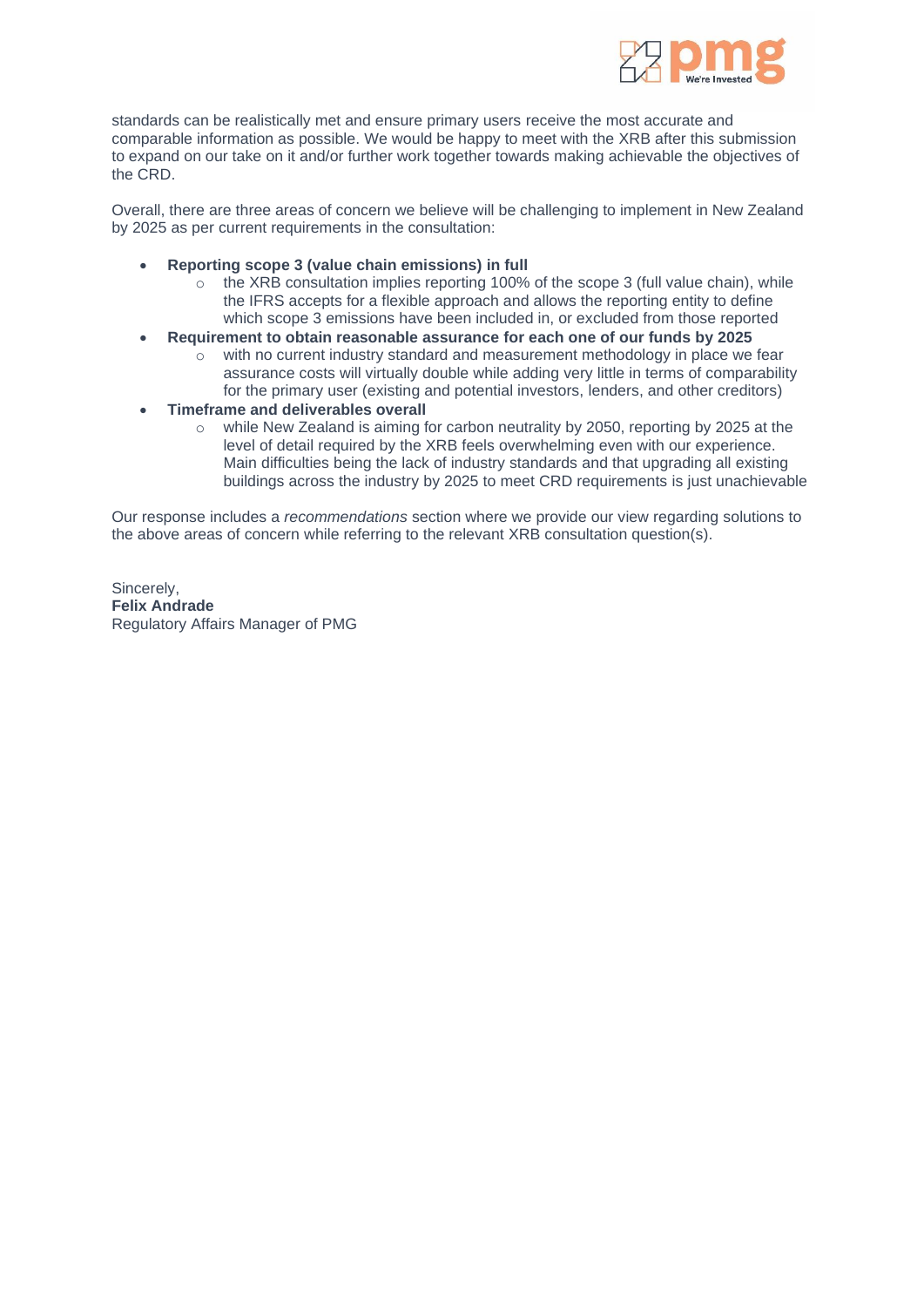

## **2. PMG's Journey and approach to sustainability**

### **ESG Initiatives**



To address financial inequality, PMG's Charitable Trust partnership delivered financial literacy lessons to 11,000 Year 10 students in 2021. In 2022, PMG intends to double that to reach 22,000 students PMG is working with Toitu Envirocare on a programme to measure and reduce our carbon footprint as a management business. Our goal is to gain Carbon Zero certification this financial year. Currently there is no agreed property industry methodology to measure carbon emissions from buildings, and therefore no carbon certification available. Given this, and as the proposed CRD requirements stand, there will be a high degree of disparity in the way property CREs calculate carbon emissions from buildings. Therefore, the primary user will not be receiving comparable information, which is one of the main goals of the reporting legislation.

#### **Property sector context: Carbon emissions and the built environment**

With the built environment of the property sector making up 20 per cent of New Zealand's overall carbon emissions, reducing the emissions from existing buildings is key if New Zealand is to meet's its 2050 Carbon Zero targets. However, most of this country's buildings are not new, they are B grade or lower.

Working to implement technology and measures to reduce carbon emissions from these buildings is significantly more challenging and costly, compared to new builds. This is due to existing building infrastructure, and a lack of sophistication in the technology and building services already incorporated into these buildings.

However, in improving carbon emissions from these older/B grade and lower buildings, will help NZ get closer to its 2050 targets, than those entities owning, buying, and building new buildings.

Currently, as they stand the proposed standards would penalise those property funds managers who are trying to do the right thing (the harder task of reducing emissions from post-2007 buildings) than other CREs. In our view these entities should be supported to reduce emissions and help get New Zealand closer to its carbon zero targets.

PMG feels strongly that the CRD needs to take an industry-by-industry approach to the reporting, given other industries will also have unique and impeding circumstances.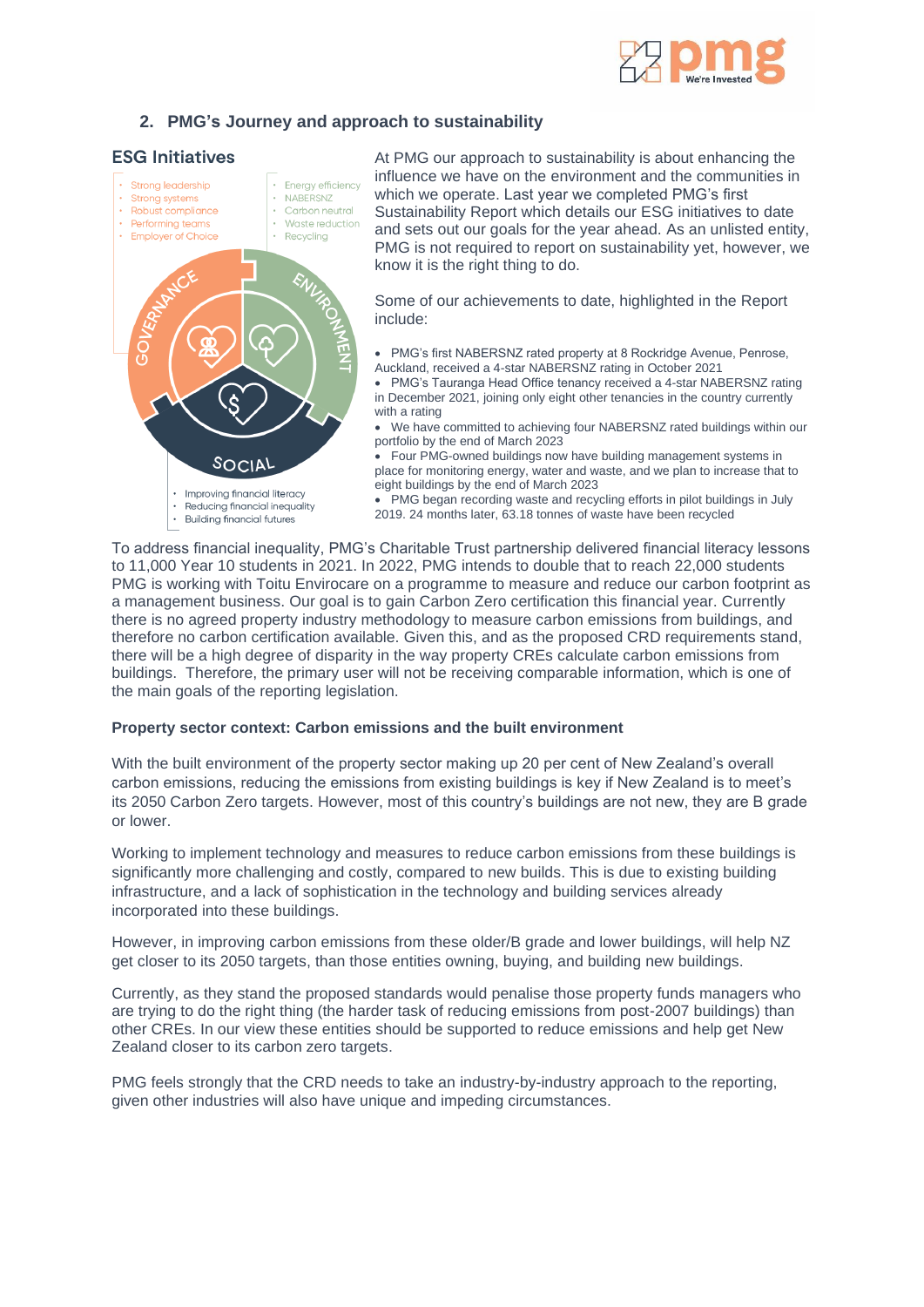

## **3. Recommendations**

|                                                                                                                                                                                                                                                                                                                                                                                                                                                                                                                                                                                                                                                                                                                                                                                                                                                | <b>Our recommendation</b>                                                                                                                                                                      |
|------------------------------------------------------------------------------------------------------------------------------------------------------------------------------------------------------------------------------------------------------------------------------------------------------------------------------------------------------------------------------------------------------------------------------------------------------------------------------------------------------------------------------------------------------------------------------------------------------------------------------------------------------------------------------------------------------------------------------------------------------------------------------------------------------------------------------------------------|------------------------------------------------------------------------------------------------------------------------------------------------------------------------------------------------|
| Reporting scope 3 (value chain                                                                                                                                                                                                                                                                                                                                                                                                                                                                                                                                                                                                                                                                                                                                                                                                                 |                                                                                                                                                                                                |
| emissions) in full                                                                                                                                                                                                                                                                                                                                                                                                                                                                                                                                                                                                                                                                                                                                                                                                                             |                                                                                                                                                                                                |
| <b>XRB Related Question(s)</b>                                                                                                                                                                                                                                                                                                                                                                                                                                                                                                                                                                                                                                                                                                                                                                                                                 |                                                                                                                                                                                                |
| Question 5 - Do you have any views on the defined terms as they are<br>currently proposed?                                                                                                                                                                                                                                                                                                                                                                                                                                                                                                                                                                                                                                                                                                                                                     | Provide baseline reporting templates by<br>industry equivalent to what the finance                                                                                                             |
| <b>Question 9</b> - We will require disclosure of scope 3 value chain<br>emissions as part of this standard. Are there areas (particularly in your<br>scope 3 value chain) where there are impediments to measuring at<br>present? If so, what are these areas and when do you think it might be<br>possible to measure these areas?                                                                                                                                                                                                                                                                                                                                                                                                                                                                                                           | industry know as "five financial<br>statements"<br>Provide specific industry guidance<br>$\bullet$<br>Provide clarity about the "climate-<br>$\bullet$<br>related scenario" definition         |
| <b>Our observation</b>                                                                                                                                                                                                                                                                                                                                                                                                                                                                                                                                                                                                                                                                                                                                                                                                                         | Provide guidance for businesses that<br>$\bullet$                                                                                                                                              |
| XRB consultation section 7.6.5 GHG emission disclosures and<br>particularly scope 3 value chain emissions make emphasis on the full<br>value chain categories to be reported to be all of them (13). We agree<br>with the XRB that this is where the most significant emissions risks<br>and opportunities lie, but also where the most challenges exist to<br>accurately measure them in the first place.<br>For a business with a single focus of operations (i.e., a Bank, Insurer,<br>etc.) scope 3 might be workable despite the inherent known<br>challenges. However, in practice at PMG we have 3 areas of<br>operations (Asset Management, Real Estate Services and Real Estate<br>[as per IFRS Sustainability Exposure Draft Appendix B industry<br>categories published on March 2022 by the ISSB <sup>1</sup> ]). This effectively | operate in more than one industry for<br>scope 3 purposes<br>clarification about how cross-<br>$\circ$<br>industry metrics would work<br>for businesses operating in<br>more than one industry |
| means that measuring our scope 3 in full emissions might require at<br>least three industry standards.                                                                                                                                                                                                                                                                                                                                                                                                                                                                                                                                                                                                                                                                                                                                         |                                                                                                                                                                                                |
| The XRB consultation on section 7.6.1 marginally mentions duplication<br>and cross-industry metrics with another marginal mention on section<br>7.6.6 but neither addresses the case of a single company that<br>performs on multiple industries. We need more clarity about how we<br>can achieve XRB requirements without triplicating our work-costs-<br>assurance required to issue CRD.                                                                                                                                                                                                                                                                                                                                                                                                                                                   |                                                                                                                                                                                                |
| Even if we were to consolidate information and produce scenarios to<br>complement our disclosures XRB definition of "climate-related<br>scenario" is counterintuitive. We require further clarification as what a<br>scenario is for the XRB as an "scenario" normally include a degree of<br>probabilistic or predictive factors - yet, probabilistic or predictive<br>factors are explicitly excluded from the definition of a climate-related<br>scenario by the XRB. In contrast the IFRS Appendix A - definition of a<br>"climate-related scenario analysis" does not have such restriction.                                                                                                                                                                                                                                              |                                                                                                                                                                                                |



<sup>1</sup> International Sustainability Standards Board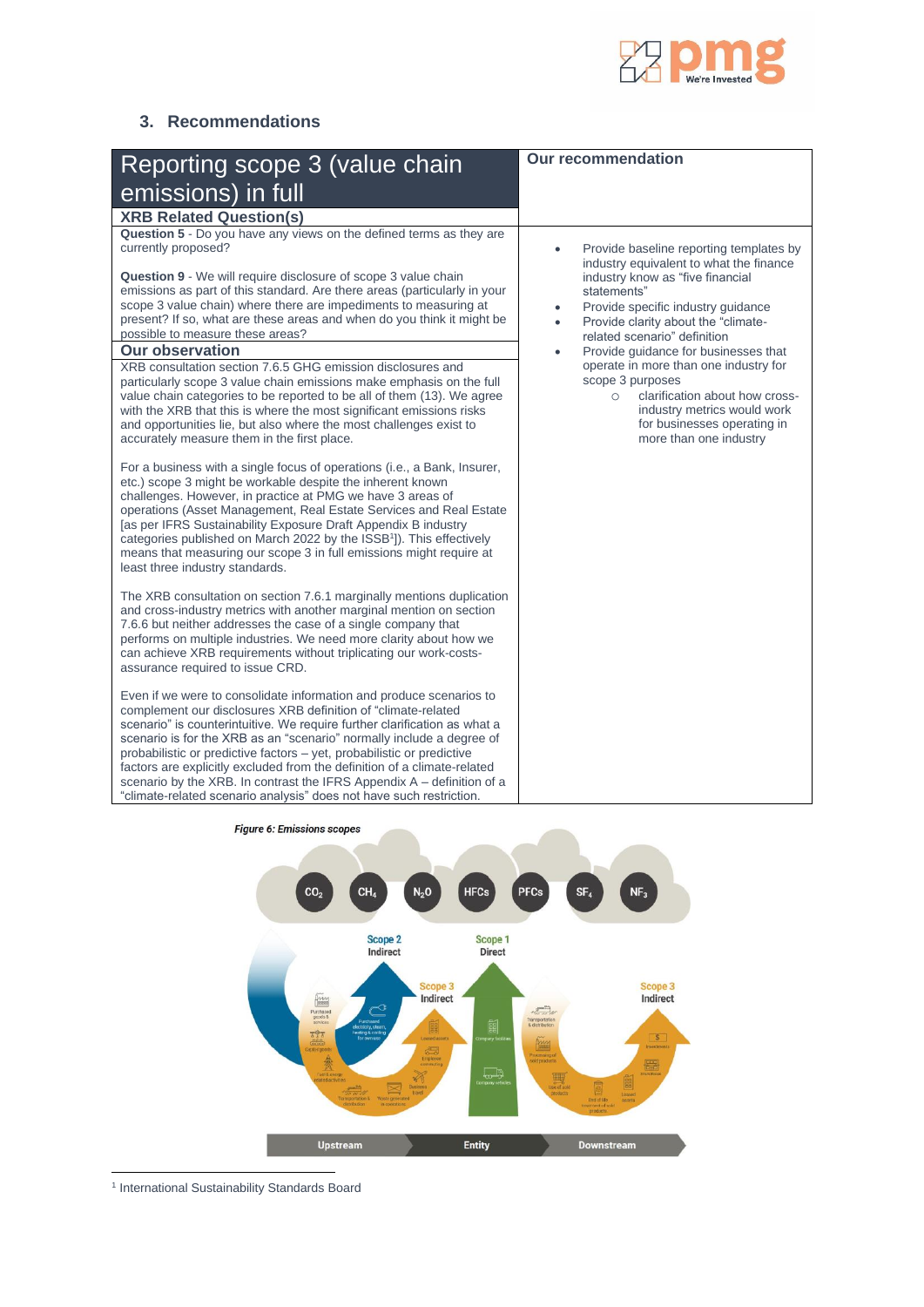

| Requirement to obtain reasonable                                                                                                                                                                                                                                                                                                                                                                                                                                                                                                                                                                                                                                                                                           | <b>Our Recommendation</b>                                                                               |
|----------------------------------------------------------------------------------------------------------------------------------------------------------------------------------------------------------------------------------------------------------------------------------------------------------------------------------------------------------------------------------------------------------------------------------------------------------------------------------------------------------------------------------------------------------------------------------------------------------------------------------------------------------------------------------------------------------------------------|---------------------------------------------------------------------------------------------------------|
| assurance for each one of our                                                                                                                                                                                                                                                                                                                                                                                                                                                                                                                                                                                                                                                                                              |                                                                                                         |
|                                                                                                                                                                                                                                                                                                                                                                                                                                                                                                                                                                                                                                                                                                                            |                                                                                                         |
| funds by 2025                                                                                                                                                                                                                                                                                                                                                                                                                                                                                                                                                                                                                                                                                                              |                                                                                                         |
| <b>XRB Question(s)</b><br>Question 1A - Do you think the proposed Strategy section of NZCS 1                                                                                                                                                                                                                                                                                                                                                                                                                                                                                                                                                                                                                               |                                                                                                         |
| meets primary user needs?                                                                                                                                                                                                                                                                                                                                                                                                                                                                                                                                                                                                                                                                                                  | Include "degree of comparability" as                                                                    |
| Question 11 - Do you have any views on the defined terms as they<br>are currently proposed?                                                                                                                                                                                                                                                                                                                                                                                                                                                                                                                                                                                                                                | part of the definition of "reasonable<br>assurance"<br>Allow CRD consolidation per company<br>$\bullet$ |
| <b>Question 13</b> - The XRB proposes that the minimum level of assurance<br>for GHG emissions be set at limited assurance. Do you agree?                                                                                                                                                                                                                                                                                                                                                                                                                                                                                                                                                                                  | rather than fund                                                                                        |
| <b>Our observation</b>                                                                                                                                                                                                                                                                                                                                                                                                                                                                                                                                                                                                                                                                                                     |                                                                                                         |
| We agree that limited assurance is a good starting point. However,<br>without the assurance standards that deal with the independence and<br>overall responsibilities of assurance practitioners when conducting the<br>assurance engagement, we can only speculate it will be very similar to<br>the ones when providing reasonable assurance for regular financial<br>statements.                                                                                                                                                                                                                                                                                                                                        |                                                                                                         |
| We are disappointed that the requirement for assurance over GHG<br>emissions disclosures is already set in legislation under section 461ZH<br>of the Financial Markets Conduct Act under assent from 27 October<br>2021. The XRB role in this case seems to be issuing the practitioner's<br>standards when conducting "reasonable assurance" over GHG<br>emissions as stated on section 8.2 of XRB consultation.                                                                                                                                                                                                                                                                                                          |                                                                                                         |
| In this case our view is for the XRB should expand the definition of<br>"reasonable assurance" to include "degree of comparability".                                                                                                                                                                                                                                                                                                                                                                                                                                                                                                                                                                                       |                                                                                                         |
| History and good practice show that when looking at a set of financial<br>statements these must not be read on isolation. The notes to the<br>financial statements are critical. To make an informed decision the<br>primary user of information should be able to trust that when stated<br>GHG emissions have "reasonable assurance" should mean they are<br>comparable with the same industry disclosures.                                                                                                                                                                                                                                                                                                              |                                                                                                         |
| Finally, we understand from the legislation and consultation document<br>that we can combine on a single document all of our funds CRD for an<br>accounting period. Even so, separately or combined we fear that<br>providing assurance over multiple funds will multiply that many times<br>the costs of producing disclosures. Fundamentally the governance and<br>controls from one fund to the next are the same. We do not see the<br>value of assuring each fund individually beyond increasing our costs of<br>operation. Take for example the financial statements of a multinational,<br>these can be consolidated and reported as a group. We do not see<br>why this should be any different for multiple funds. |                                                                                                         |

| Timeframe and deliverables overall                                                                                                                                                                                                                                                                                                                                                       | <b>Recommendation</b>                                                                                                                                                                                            |
|------------------------------------------------------------------------------------------------------------------------------------------------------------------------------------------------------------------------------------------------------------------------------------------------------------------------------------------------------------------------------------------|------------------------------------------------------------------------------------------------------------------------------------------------------------------------------------------------------------------|
| <b>XRB Question(s)</b>                                                                                                                                                                                                                                                                                                                                                                   |                                                                                                                                                                                                                  |
| Question 3 - Do you agree that we should not prescribe which global<br>mean temperature increase scenario(s) should be used to explore<br>higher physical risk scenarios (such as 2.7°C and/or 3.3°C or by using<br>Representative Concentration Pathways (RCP) such as RCP 4.5 or 6),<br>but rather leave this more open by requiring a 'greater than 2°C<br>scenario'? Why or why not? | Clarify expectations regarding targets<br>about global mean temperature if<br>implemented, for example:<br>Provide clear paths for<br>$\circ$<br>entities that have no way of<br>influencing or influencing on a |
| <b>Question 4</b> - We do not require transition plans to be tied to any<br>particular target such as net zero and/or 1.5°C, but that entities will be<br>free to disclose this if they have done so. Do you agree? Why or why<br>not?                                                                                                                                                   | limited way scope 3<br>emissions<br>Global mean temperature and transition<br>plans should not be hard coded to a                                                                                                |
| <b>Our observation</b>                                                                                                                                                                                                                                                                                                                                                                   | target but be principle and market                                                                                                                                                                               |
| We appreciate less prescribed / mandatory requirements and more<br>principle-based ones. For the global mean temperature increase<br>scenario(s) we believe leaving it open by just requiring a "greater than<br>2°C" is enough. This should allow enough flexibility for a CRE to report<br>the scenarios that are relevant to the industry and/or primary user.                        | driven<br>XRB should engage actively with<br>٠<br>industry organisations as well with<br>Climate Reporting Entities (CREs). Not<br>just CREs. More often than not, industry                                      |